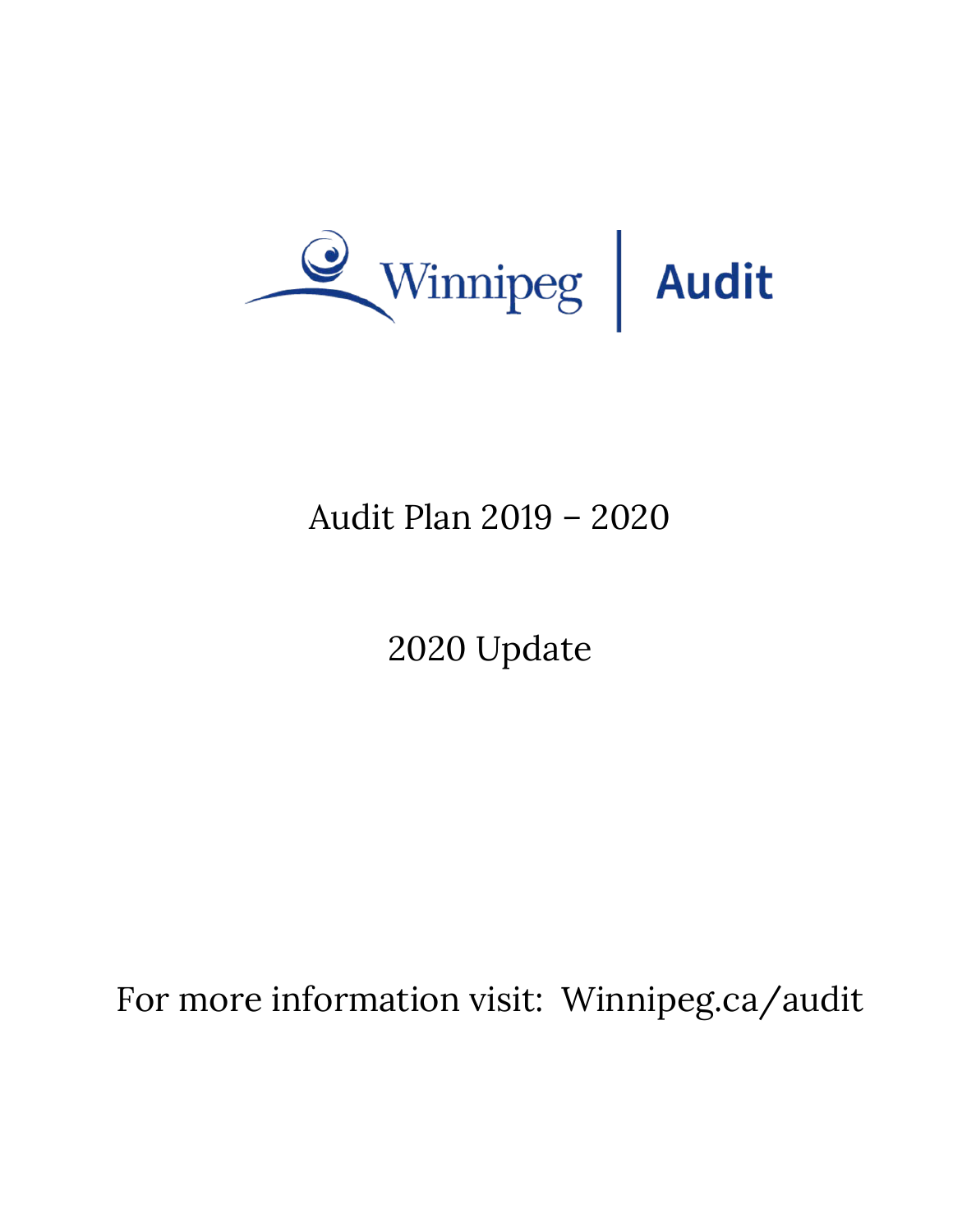## **AUDIT PLAN DEVELOPMENT**

### *Purpose of an Audit Plan*

The purpose of a formal audit plan is to provide a disciplined approach to the identification of potential audit projects. Formal planning has several benefits:

- It focuses scarce resources on priority or high-risk areas.
- It provides the basis for the involvement of clients and stakeholders in the audit planning process.
- It ensures that all business units (and associated risks) are considered for audit attention during the planning process.
- It serves as a standard against which to measure the performance of the Audit Department.

#### *Audit Planning Process*

The Audit Department developed a 2019–2020 Audit Plan that was endorsed by the Audit Committee and approved by Council. The process to develop the two year plan is comprehensive and comprises the following activities:

- identification and classification of auditable entities;
- evaluation of audit entities against standard criteria and risk factors;
- consultation with Elected Officials and Senior Administrators;
- update of *Service Risk Profiles*;
- consideration of resources available and required by project type;
- selection of departmental projects;
- presentation of our proposed Audit Plan to Audit Committee for endorsement; and
- communication of our endorsed Audit Plan to City Council for approval.

The plan is based upon the risks and priorities that exist at a certain point in time. Since we operate in a dynamic environment, organizational risks and priorities constantly change and emerge. The Department review and updates the Audit Plan each year and changes are reported to Audit Committee. The following pages highlight the status of our 2019 projects and the projects proposed for the year 2020.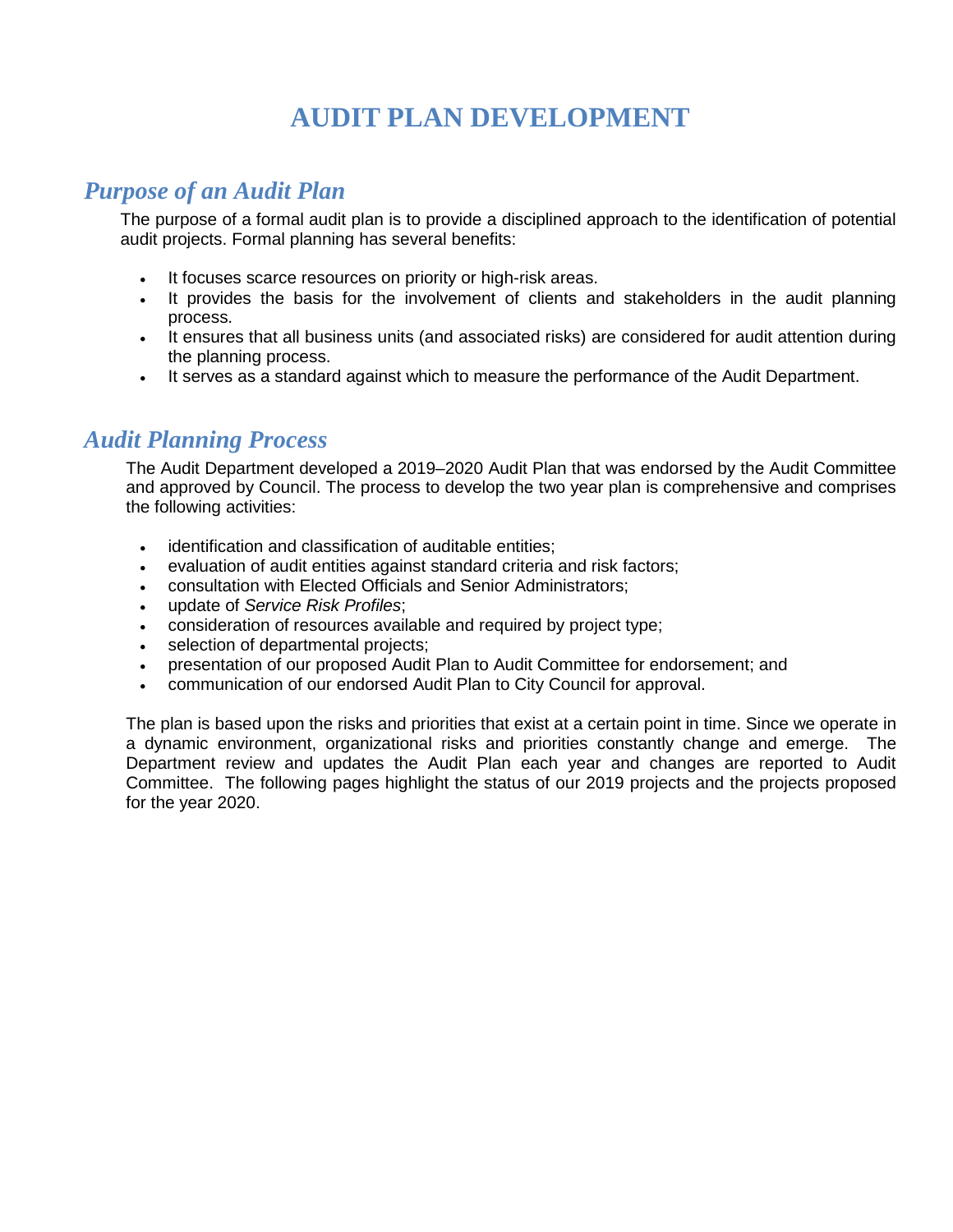| <b>2019 Project Status</b>                                                 |                                                                                                                                                                                                                                                                                                                                                                                                                                       |                                                                                                                                   |  |  |
|----------------------------------------------------------------------------|---------------------------------------------------------------------------------------------------------------------------------------------------------------------------------------------------------------------------------------------------------------------------------------------------------------------------------------------------------------------------------------------------------------------------------------|-----------------------------------------------------------------------------------------------------------------------------------|--|--|
| Name                                                                       | Overview                                                                                                                                                                                                                                                                                                                                                                                                                              | <b>Status</b>                                                                                                                     |  |  |
| Capital Project<br><b>Estimates</b>                                        | The capital budget estimate documentation<br>supporting a new major capital project is<br>reviewed to confirm it supports the identified<br>estimate class (AACE).                                                                                                                                                                                                                                                                    | Complete.<br>Two Audit reports related to the<br>NEWPCC Capital Project submitted to<br>Audit Committee on September 17,<br>2019. |  |  |
| <b>Collective Agreements</b><br>Due Diligence                              | Complete.<br>Council policy requires that prior to ratification of<br>an agreement, the City Auditor and the external<br>One Review<br>Engagement<br>Report<br>submitted on October 17, 2019.<br>auditor review the projected costs of collective<br>bargaining agreements reported by the Public<br>Service.                                                                                                                         |                                                                                                                                   |  |  |
| Councillors' Ward<br>Allowance & Mayor's<br>Office Expenditure<br>Policies | The City Auditor is required to audit the<br>Complete.<br>expenditures incurred under the CWA Fund and<br>Annual CWA reports were presented<br>Mayor's Office Expenditure policies annually to<br>to Governance Committee on June 13,<br>ensure compliance with the policy requirements<br>2019. The Mayor's Office Expenditure<br>and principles of the funds.<br>Policy report was presented to Audit<br>Committee on July 2, 2019. |                                                                                                                                   |  |  |
| Independent Fairness<br>Commissioner                                       | The IFC is required to conduct a compliance<br>review of real estate transactions and<br>management services which require<br>presentation to SPCPDHDD or Council. The IFC<br>submits an independent report prior to political<br>approval and concurrently with the related<br>administrative report.                                                                                                                                | Ongoing.<br>Thirty-eight (38) transaction audit<br>reports submitted in 2019 to<br>SPCPDHDD as of October 31, 2019.               |  |  |
| Quarterly Report Card                                                      | Follow-up on the implementation status of past<br>audit recommendations.                                                                                                                                                                                                                                                                                                                                                              | Complete.<br>A total of twenty (20) report cards were<br>submitted in 2019.                                                       |  |  |
| Southwest Transitway<br>Capital Project                                    | Limited scope engagement to provide assurance<br>on a proactive basis of specific aspects of the<br>capital project. Reports are submitted reviewing<br>quarterly operations.                                                                                                                                                                                                                                                         | Ongoing.<br>Three (3) quarterly audit reports were<br>submitted in 2019.                                                          |  |  |
| Board of Revision                                                          | Performance audit to review the property<br>assessment appeal process by evaluating the<br>quality of information and support provided to the<br>Board, adherence to governing authorities, and<br>communication and consistency of rendered<br>decisions.                                                                                                                                                                            | Not yet started.<br>Planning to commence in Q1 - 2020.                                                                            |  |  |
| <b>Continuous Monitoring</b><br>(Phase 2)                                  | To implement proactive continuous monitoring<br>on select financial transactions to detect unusual<br>expenses and identify where supporting internal<br>controls should be strengthened.                                                                                                                                                                                                                                             | In-progress.<br>Finalizing draft report. Report<br>expected to be presented to Audit<br>Committee in Q1 - 2020.                   |  |  |

П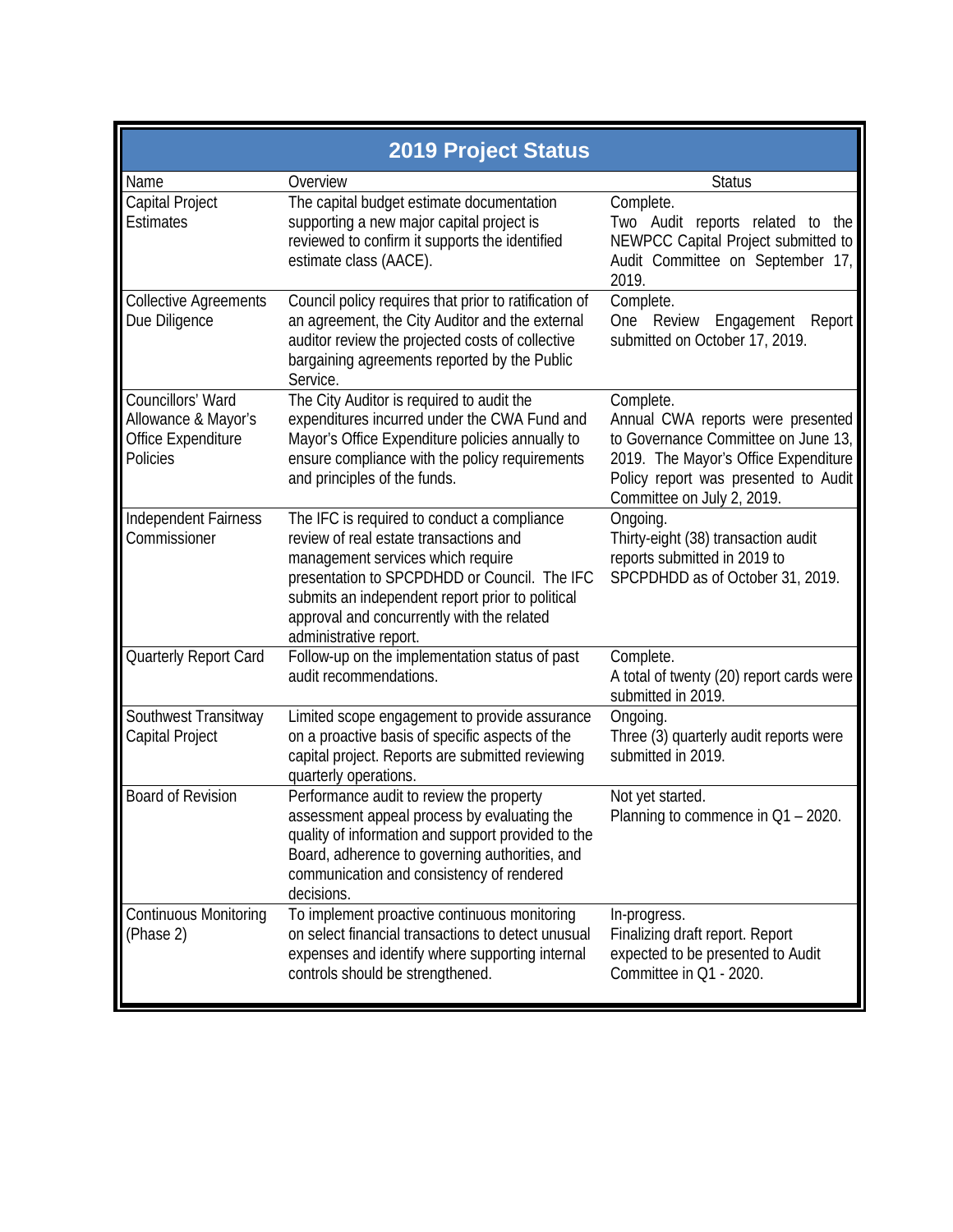| 2019 Project Status (Continued)                                          |                                                                                                                                                                                                                                                                                                                        |                                                                                                                                      |  |  |  |
|--------------------------------------------------------------------------|------------------------------------------------------------------------------------------------------------------------------------------------------------------------------------------------------------------------------------------------------------------------------------------------------------------------|--------------------------------------------------------------------------------------------------------------------------------------|--|--|--|
| Name                                                                     | Overview                                                                                                                                                                                                                                                                                                               | <b>Status</b>                                                                                                                        |  |  |  |
| Contract / Vendor<br>Management                                          | Review processes to ensure contracts contain<br>adequate provisions for oversight, and that<br>contractors are held accountable for compliance<br>with requirements.                                                                                                                                                   | In-progress.<br>Fieldwork commenced, report<br>expected in $Q2 - 2020$ .                                                             |  |  |  |
| Peer Review                                                              | To obtain an industry opinion on whether the<br>Department's quality control system is suitably<br>designed and operating effectively. A peer<br>review also provides assurance that the<br>Department is following its established policies<br>and procedures and generally accepted auditing<br>standards.           | Complete.<br>Peer review assessment conducted<br>October 15-18, 2019. Report to be<br>submitted to Audit Committee for Q4 -<br>2019. |  |  |  |
| <b>Special Operating</b><br>Agency (SOA)<br>Governance                   | Achieve the City Charter requirement to review<br>the process for developing, implementing,<br>operating and evaluating the special service<br>units.                                                                                                                                                                  | Not yet started.<br>Planning to commence in Q1 - 2020.                                                                               |  |  |  |
| Winnipeg Police Board<br><b>Effectiveness</b><br>Evaluation <sup>1</sup> | Section 50 of the Police Board's Rules of<br>Practice and Procedure requires that a formal,<br>comprehensive evaluation of the Board's<br>effectiveness be requested every three years of<br>the City's Chief Performance Officer. The last<br>effectiveness evaluation was presented to the<br>Board in January 2017. | In-progress.<br>Report expected by $Q2 - 2020$ .                                                                                     |  |  |  |

Note 1: The final report to be delivered upon completion of this project will be communicated initially to the Risk Management and Audit Committee of the Winnipeg Police Board. The report will also be communicated to Audit Committee for the next scheduled meeting following project completion.